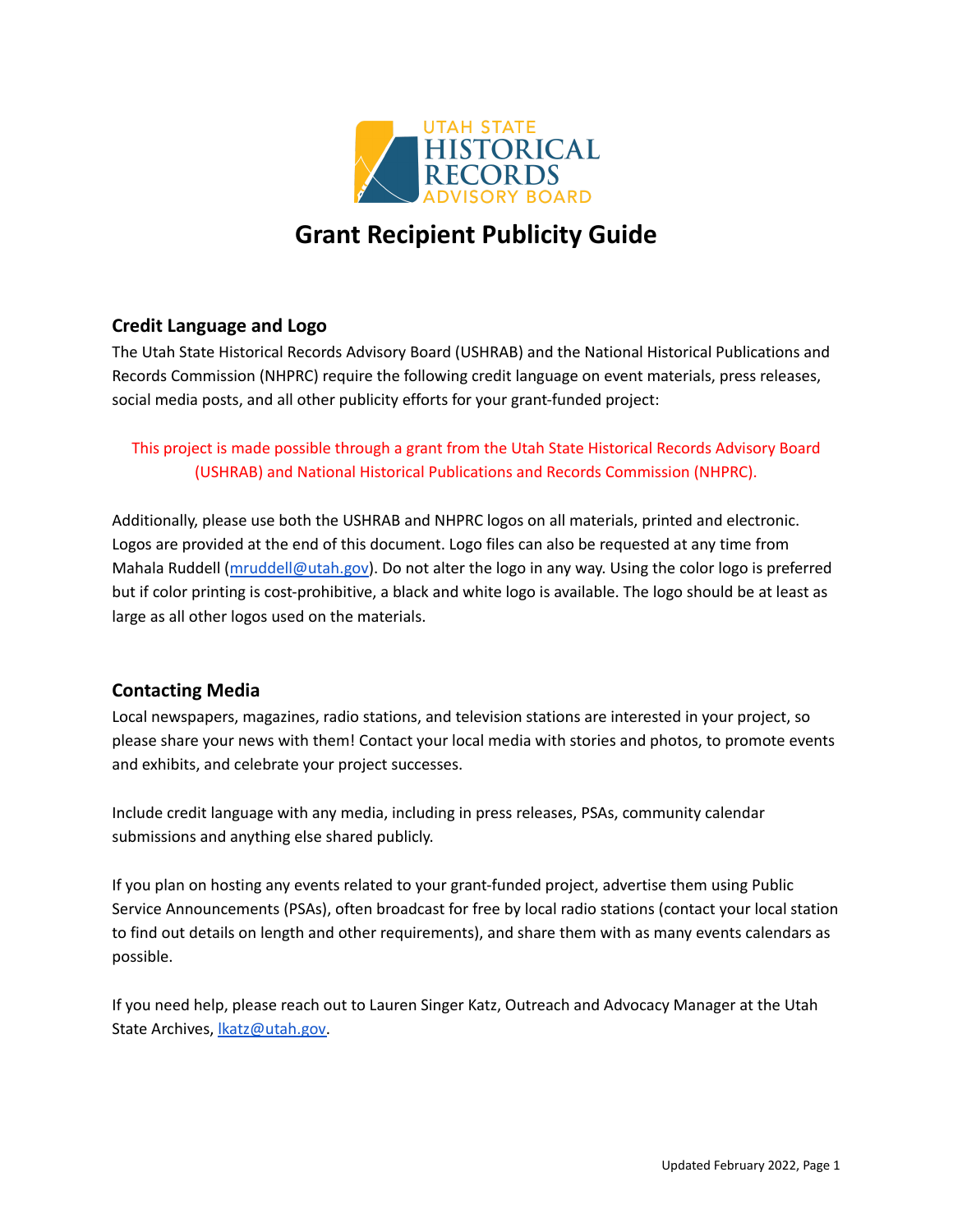#### **Websites and Social Media**

The USHRAB is administered by the Utah State Archives. Find and like us on social media at:

[Facebook](https://www.facebook.com/utahstatearchives) (facebook.com/utahstatearchives) [Twitter](https://twitter.com/UtahArchives) (twitter.com/utaharchives)

[Instagram](https://www.instagram.com/utaharchives/) (instagram.com/utaharchives)

Our grant program is made possible by federal funding from the NHPRC, a commission at the National Archives. The NHPRC can be found on social media at:

[Facebook](https://www.facebook.com/nhprc) (facebook.com/nhprc) [Twitter](https://twitter.com/NHPRC) (twitter.com/nhprc)

Please tag us (and the NHPRC) in anything that you share! Our @ names and USHRAB-specific hashtags are:

@utaharchives (except on Facebook which is @utahstatearchives) @nhprc #NHPRC

We recommend including photos in all social media posts. Photos increase the chances of your posts being picked up by the social media algorithms and noticed by users. We at the State Archives will definitely repost anything you share related to USHRAB!

## **Contacting Your Legislators**

We encourage you to communicate with your state and federal representatives. When they hear from you, their constituents, and about the projects you're working on supported by initiatives they choose to fund, they can better understand the importance of their decisions and their funding choices. A letter template has been provided with these guidelines; feel free to use it or to write your own.

Find contact information about your public officials here: <https://www.utah.gov/government/contactgov.html>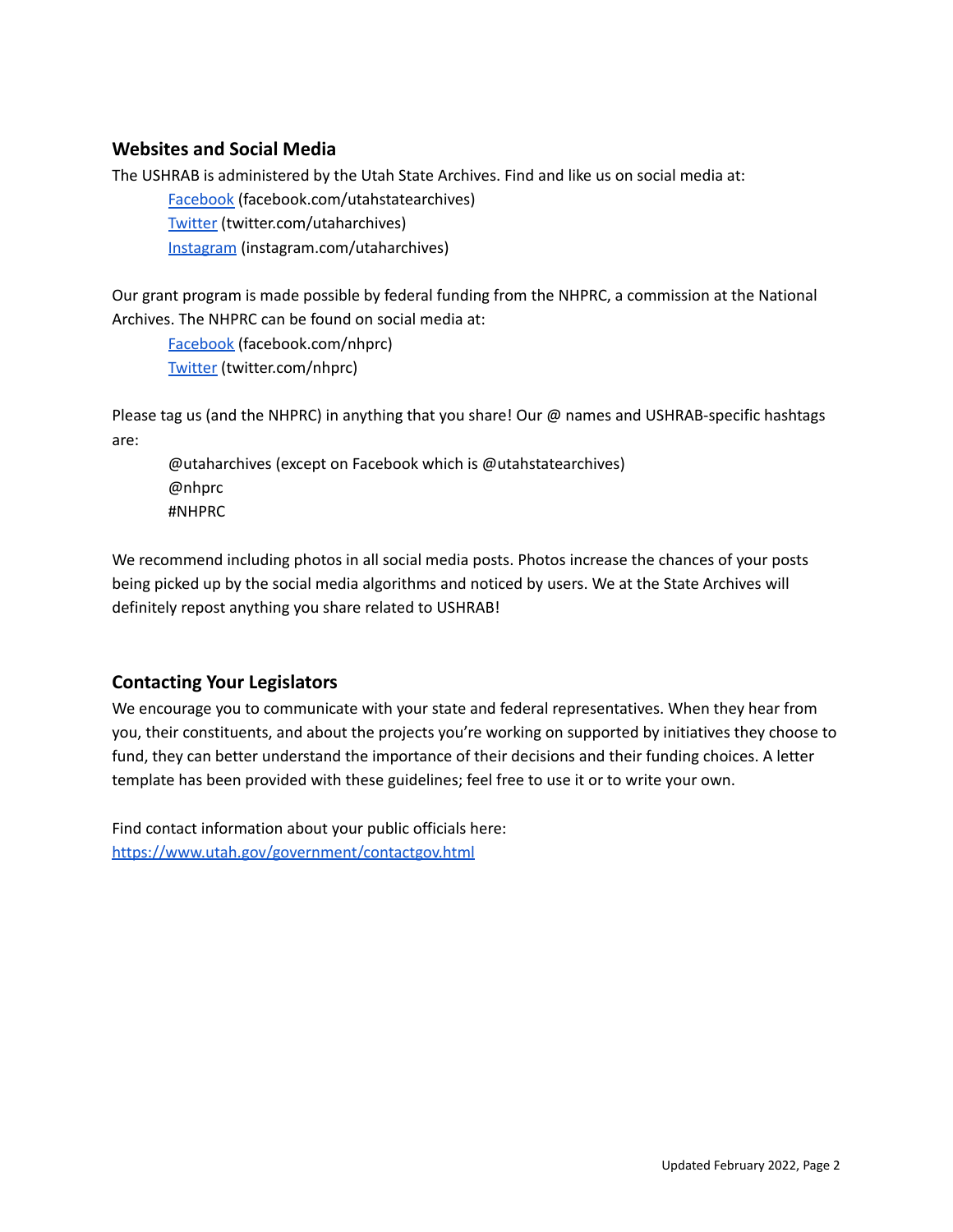# [YOUR INSTITUTIONAL LOGO HERE]

**Contact: For Immediate Release** [Contact name, email, phone, title]

## **[YOUR ORG] Awarded Grant from Utah State Historical Records Advisory Board (USHRAB)**

**YOUR CITY (Date)** – The Utah State Historical Records Advisory Board, administered by the Utah Division of Archives and Records Service, has announced [your institution] as a recipient of its Spring/Fall 202X grant funding to preserve and provide access to Utah's history.

[Your institution] was awarded [amount] to [briefly describe project].

The USHRAB's grant program is funded by a State Board Programming Grant from the National Historical Publications and Records Commission at the National Archives. The USHRAB assists public and private non-profits, as well as non-Federal government entities throughout the State of Utah in the preservation and use of historical records.

> ### *Short blurb about your organization.*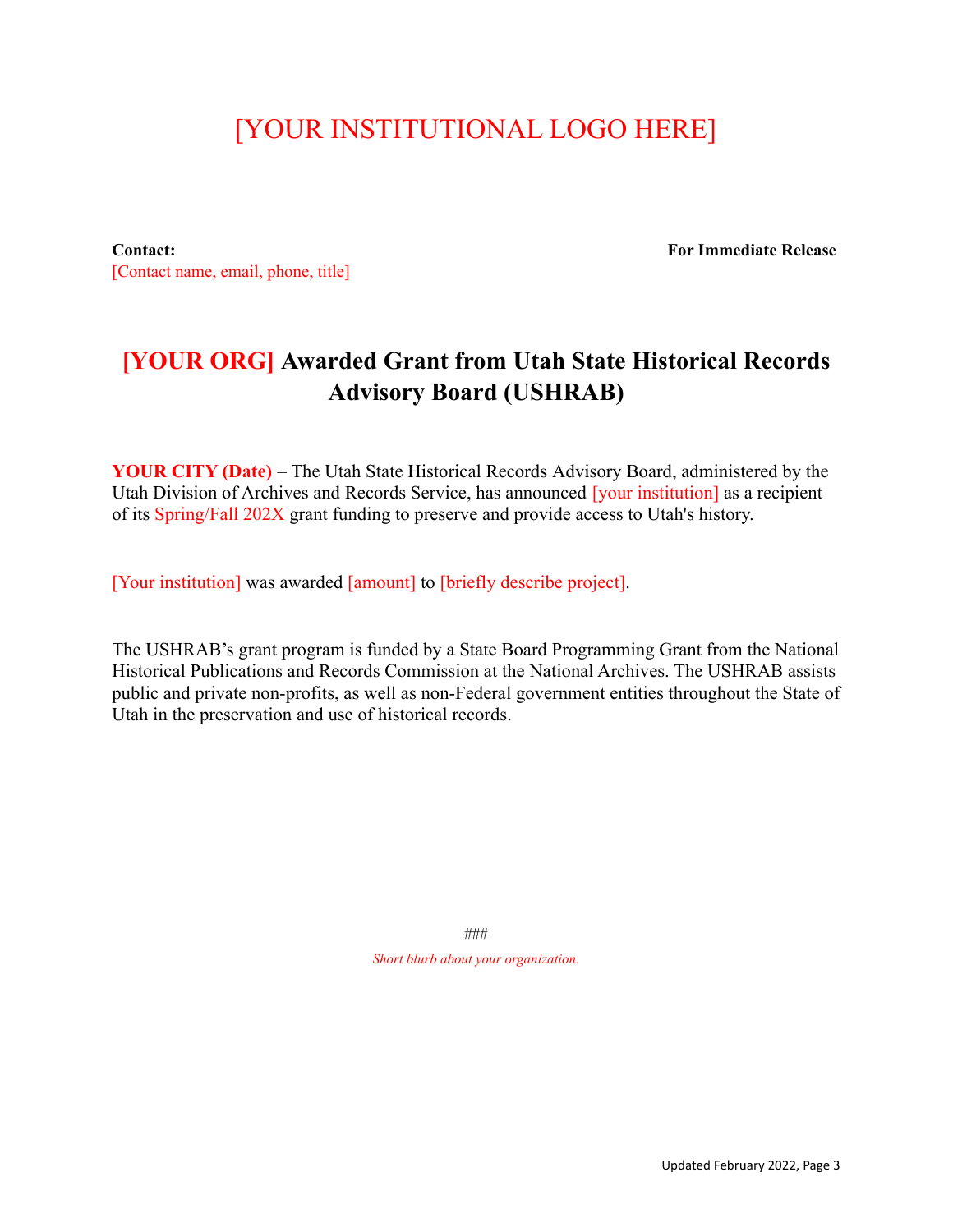#### **SAMPLE THANK YOU LETTER FOR MEMBERS OF UTAH'S FEDERAL CONGRESSIONAL DELEGATION**

#### **CUSTOMIZE TO DESCRIBE YOUR PROJECT AND YOUR MESSAGE**

(Date)

(Senator/Representative\_\_\_\_\_\_\_\_\_\_\_\_\_\_\_\_)

(Address City, State, Zip)

Dear Senator/Representative \_\_\_\_\_\_\_\_\_\_\_\_\_\_\_\_\_\_\_\_\_, This letter is to inform you that our organization, \_\_\_\_\_\_\_\_\_\_\_\_\_\_\_\_\_\_\_\_\_\_, received a generous grant of \$\_\_\_\_\_\_\_ from the Utah State Historical Records Advisory Board, our state's advisory board to the National Historical Publications and Records Commission at the National Archives. This funding supports our efforts to (briefly describe your grant project).

(Briefly describe why this project is important to your organization and the people you serve. If you are writing after completing a grant project, include details about the number of records preserved or reformatted, improved accessibility of the records, positive press about your project, any events/exhibits/presentations you conducted and how they were received, and future plans for the records or for similar projects.)

We are grateful to our representatives who promote records preservation and access through support for the National Historical Publications and Records Commission and the National Archives. With financial support from these federal institutions, Utah's State Historical Records Advisory Board helps local institutions like ours. You make it possible for us to preserve America's history and promote understanding of our democracy and culture.

Thank you!

Sincerely,

(your name and title, name of your organization, contact information)